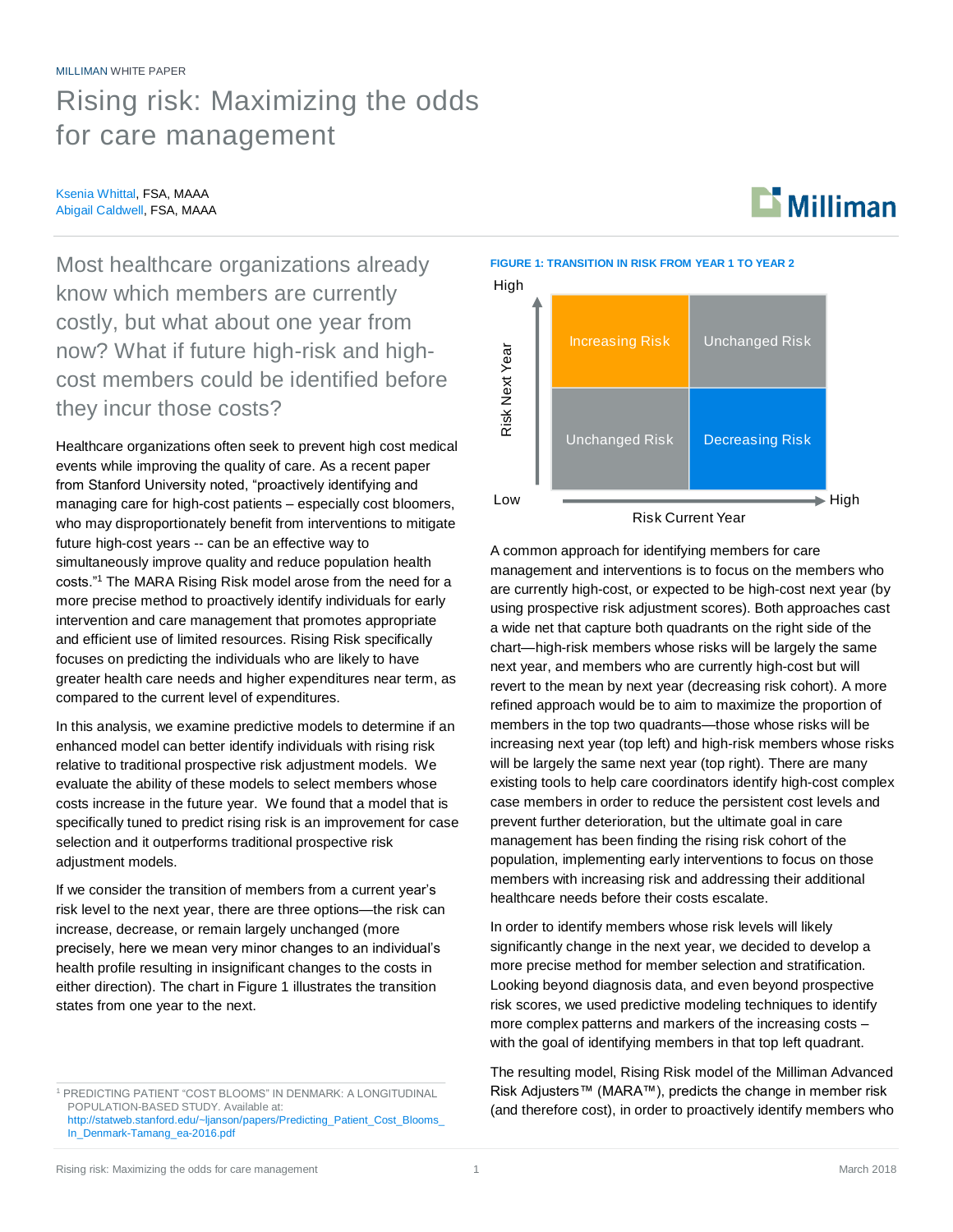are more likely to experience a substantial change in cost, relative to their current cost levels.

The next step was to test how different (and effective) these various methods of member selection and stratification are when you compare them side by side, using a single population. We considered the following three member selection methods that are commonly used:

- 1. **Method 1:** Select members with highest costs in a given year. This is the simplest method that does not require any advanced analytics and would be available to anyone with access to annual cost data for a population. Rank members from highest to lowest cost incurred in the most recent 12 month period, and select the top 15% for care management.<sup>2</sup>
- 2. **Method 2:** Select members with highest prospective risk scores. This is a more sophisticated approach (and the most commonly used), where prospective risk adjustment is used to rank members from highest to lowest risk scores, and select the top 15% for care management.1 Prospective risk scores are predictions of resources used in the subsequent 12-month period, and rely on information on the diagnoses (and sometimes prescription medication claims) in a current 12-month period.
- 3. **Method 3:** Select members identified by the MARA Rising Risk model. The model outputs a binary flag (1 or 0), indicating which members are most likely to be in the rising risk category. Select these members for care management. The proportion of members flagged as rising risk can range anywhere from 10% to 20%, depending on the population.

## Analysis and results

We used two consecutive years of claim experience for a commercially insured population,<sup>3</sup> and compared the cohorts identified by the three methods by asking the following questions:

- What proportion of each member cohort will actually experience a meaningful increase in cost, a meaningful decrease in cost, or no meaningful change in cost?
- What are the costs for these cohorts in each of the two years, in total and by major service category (inpatient hospital, outpatient setting, professional, and prescription drugs)?
- What is the utilization of services for these cohorts in each of the two years, in total and by major service category?

The answer to the first question is presented in the charts in Figure 2.

<sup>2</sup> 15% was used in this analysis, and can certainly vary with the size of a population and the distribution of costs.

<sup>3</sup> The case study analysis was run using Truven Marketscan data. Membership and claims were limited to members with 24 consecutive months of eligibility.

#### **FIGURE 2: DISTRIBUTION OF MEMBERS SELECTED FOR INTERVENTIONS UNDER EACH METHOD**

#### **Method 1:**

Members with Highest Actual Cost









Risk Current Year

## **Method 3:**

Members with Rising Risk Flag

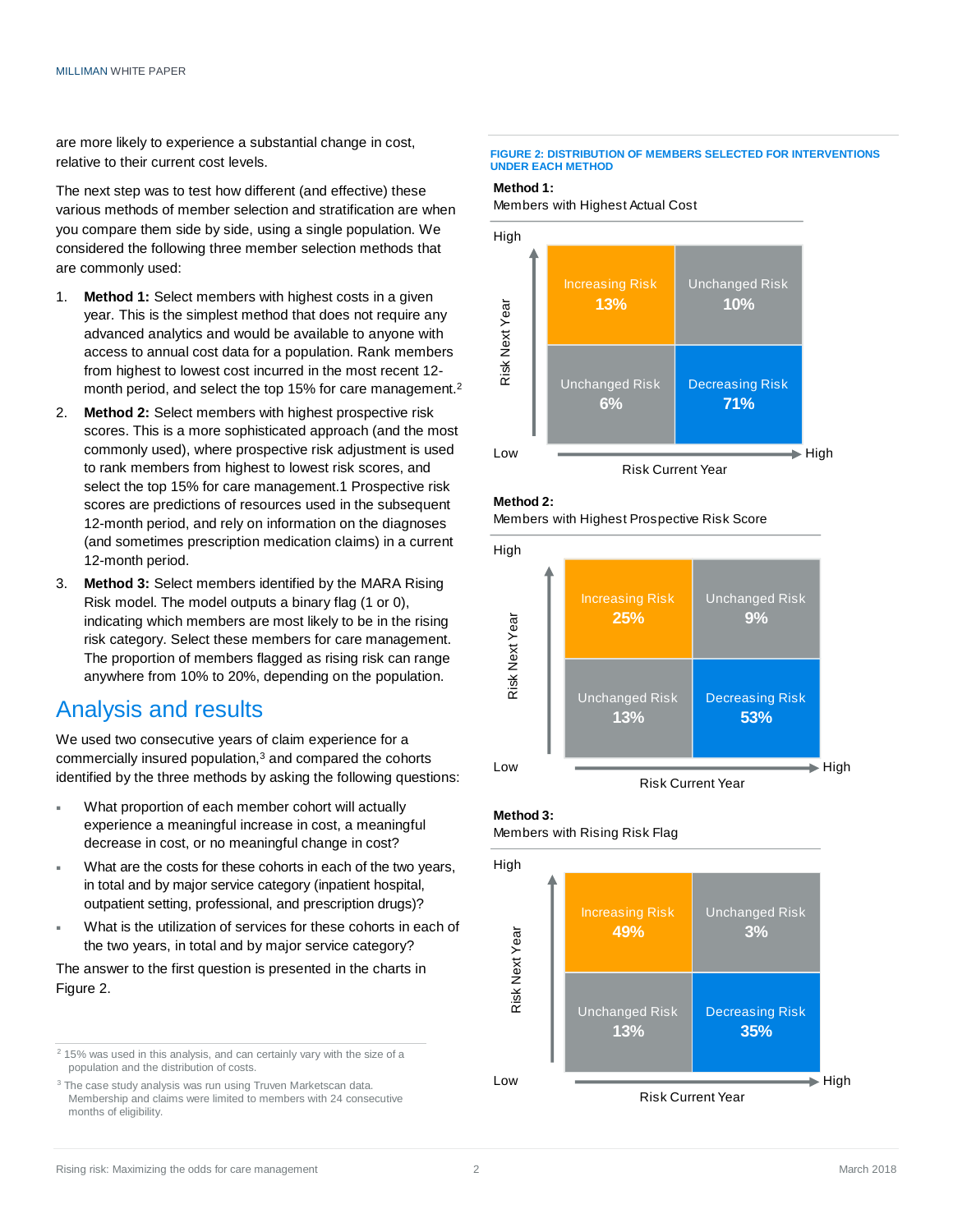Targeting either the highest-cost (method 1) or the highest-risk (method 2) members identifies complex members with either many diagnoses or high-cost events observed during the most recent year. As a result, a large portion of these member cohorts (71% and 53%, respectively) are expected to experience a regression in cost over the next 12-month period, particularly after undergoing a one-time high-cost procedure or recovering from an acute condition. The MARA Rising Risk model (method 3), however, projected the highest proportion of members with increasing risk (49%) and the lowest proportion of members with decreasing risk (35%), both of which could enhance the efficiency of care management member selection.<sup>4</sup>

To answer the last two questions about the magnitude of costs and utilization, we compared current and following year costs to evaluate how the costs changed between the two years. This information is presented in the tables in Figures 3 and 4 for each of these three cohorts during two consecutive years.

## **FIGURE 3: AVERAGE ALLOWED COSTS FOR SELECTED COHORTS**

#### **METHOD 1: MEMBERS WITH HIGHEST ACTUAL COST**

|                            | <b>AVERAGE PMPY</b>      |                      |            |                    |
|----------------------------|--------------------------|----------------------|------------|--------------------|
|                            | YEAR <sub>1</sub><br>[1] | <b>YEAR 2</b><br>[2] | Δ\$<br>[3] | $\Delta \%$<br>[4] |
| IP                         | \$6,380                  | \$2,945              | (\$3,435)  | $-54%$             |
| OP/<br><b>PROFESSIONAL</b> | \$10.846                 | \$8,080              | (\$2,767)  | $-26%$             |
| ER                         | \$589                    | \$205                | (\$385)    | $-65%$             |
| <b>RX</b>                  | \$3,470                  | \$3,525              | \$55       | 2%                 |
| <b>ALL SERVICES</b>        | \$21,286                 | \$14,754             | $-$6,531$  | $-31%$             |

#### **METHOD 2: MEMBERS WITH HIGHEST PROSPECTIVE RISK SCORE**

### **AVERAGE PMPY**

|                            | YEAR <sub>1</sub> | <b>YEAR 2</b> | Δ\$       | Δ%     |
|----------------------------|-------------------|---------------|-----------|--------|
|                            | [1]               | [2]           | [3]       | [4]    |
| IP                         | \$4,864           | \$3,388       | (\$1,476) | $-30%$ |
| OP/<br><b>PROFESSIONAL</b> | \$9,093           | \$8,563       | (S530)    | $-6%$  |
| ER                         | \$458             | \$205         | (\$253)   | $-55%$ |
| <b>RX</b>                  | \$3,780           | \$3,890       | \$109     | 3%     |
| <b>ALL SERVICES</b>        | \$18,195          | \$16,045      | $-$2,150$ | $-12%$ |

<sup>4</sup> Rising Risk members were identified as those with a ratio of Year 2 to Year 1 costs greater than 1.5. Falling Risk members had Year 2 to Year 1 cost ratios less than 0.90. Unchanged Risk members had Year 2 to Year 1 cost ratios between 0.90 and 1.5.

#### **FIGURE 3: AVERAGE ALLOWED COSTS FOR SELECTED COHORTS (CONTINUED)**

#### **METHOD 3: MEMBERS WITH RISING RISK FLAG**

|                            | <b>AVERAGE PMPY</b> |               |         |      |  |
|----------------------------|---------------------|---------------|---------|------|--|
|                            | YEAR <sub>1</sub>   | <b>YEAR 2</b> | Δ\$     | Δ%   |  |
|                            | [1]                 | $[2]$         | [3]     | [4]  |  |
| IP                         | \$167               | \$1,566       | \$1,399 | 838% |  |
| OP/<br><b>PROFESSIONAL</b> | \$1,910             | \$3,897       | \$1,987 | 104% |  |
| <b>ER</b>                  | \$106               | \$108         | \$2     | 2%   |  |
| <b>RX</b>                  | \$1,362             | \$1,551       | \$189   | 14%  |  |
| <b>ALL SERVICES</b>        | \$3,544             | \$7,121       | \$3,577 | 101% |  |

The first striking difference in the Year 1 cost levels (column [1]) is rather obvious—the rising risk cohort members are lower-cost members (~\$3,500 per member per year [PMPY]), and the other two cohorts captured the most expensive members with the highest cost of over \$18,000 and \$21,000 PMPY. For a point of reference, the Year 1 cost in the entire population sample from which the three cohorts were selected was just over \$4,600 PMPY.

Total average cost PMPY doubled (increased by over 100%) for the rising risk cohort in Year 2 (~\$7,100, see column [2]), while total average cost for the highest current cost and highest prospective risk score cohorts decreased. While emergency room (ER) costs stayed level for the rising risk cohort, these costs dropped significantly (more than 50%) for the other two cohorts. The costs for outpatient hospital and professional services increased by more than 100% for the rising risk cohort, which equated to the largest increase in average cost in absolute dollar amount across all service categories. However, it is the change in the inpatient hospital cost for the rising risk cohort that is most significant and noteworthy, with an 838% increase in average cost, particularly when contrasted with a large drop in inpatient costs in the other two cohorts (-54% and -30%, column [4]).

We then broke down the overall cost per member per year into utilization (see columns [5] – [8]) and cost per patient (see columns [9] – [12]), in order to understand the driver behind the change in cost (see Figure 4 below). The notable changes in inpatient costs mentioned above can be attributed primarily to the change in utilization of these services in Year 2. While both the rising risk and current year high-cost cohorts showed an increase in inpatient costs per patient in Year 2 (column [11]), indicating hospital admissions of higher severity, the utilization of inpatient hospital by the rising risk cohort increased dramatically as well (columns [7] and [8]). The utilization of inpatient hospital by the highest-cost and highest-risk cohorts decreased significantly, as one might have expected (columns [7] and [8]).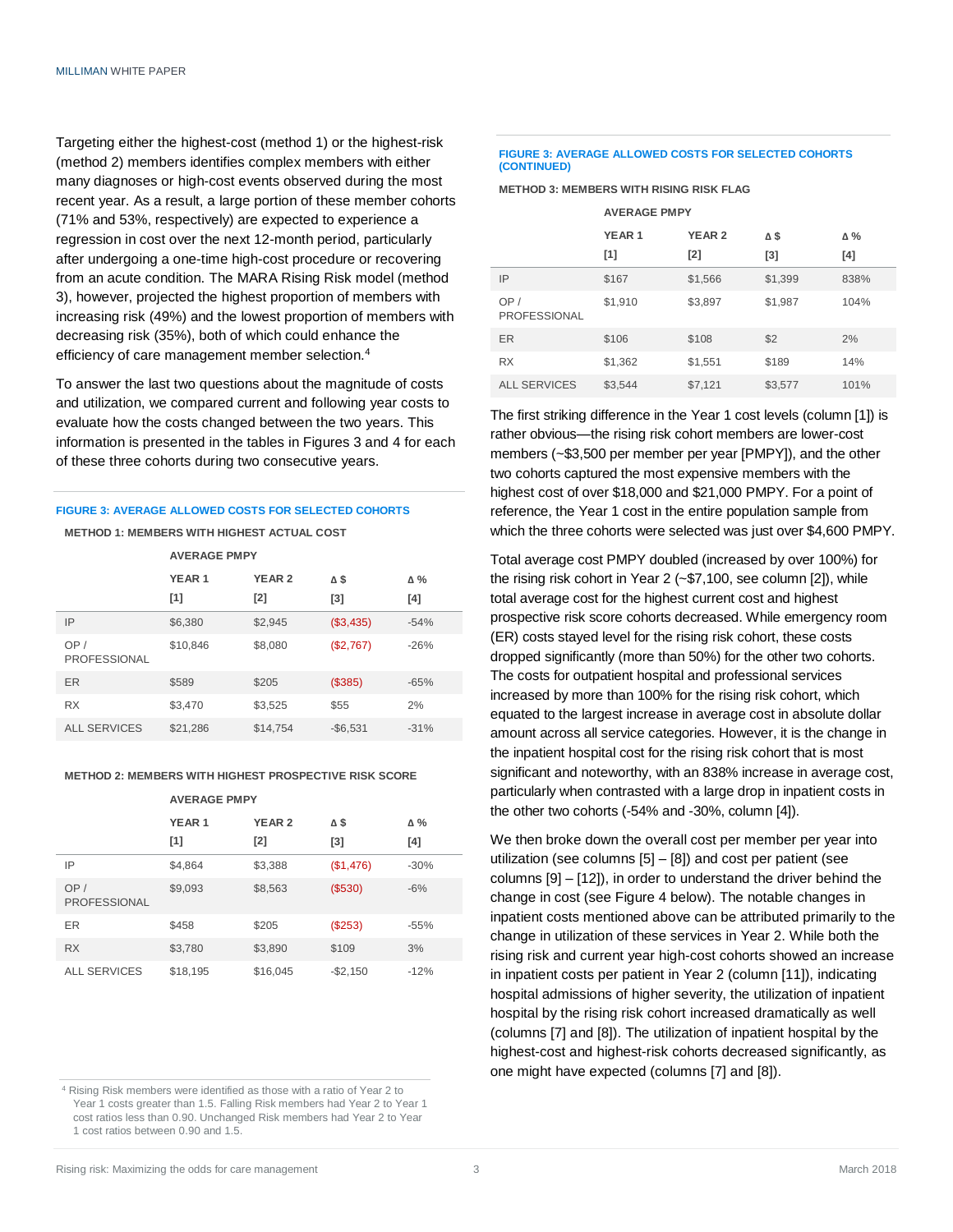#### **FIGURE 4: COSTS AND UTILIZATION BY PATIENT FOR SELECTED COHORTS**

| <b>METHOD 1: MEMBERS WITH HIGHEST ACTUAL COST</b>                |                   |                   |          |            |                   |               |           |        |
|------------------------------------------------------------------|-------------------|-------------------|----------|------------|-------------------|---------------|-----------|--------|
| <b>COUNT OF PATIENTS WITH SERVICE</b><br><b>COST PER PATIENT</b> |                   |                   |          |            |                   |               |           |        |
|                                                                  | YEAR <sub>1</sub> | YEAR <sub>2</sub> | Δ\$      | $\Delta\%$ | YEAR <sub>1</sub> | <b>YEAR 2</b> | Δ\$       | Δ%     |
|                                                                  | [5]               | [6]               | $[7]$    | [8]        | [9]               | $[10]$        | $[11]$    | $[12]$ |
| IP                                                               | 35,751            | 11,700            | (24,051) | $-67%$     | \$17,604          | \$24,831      | \$7,226   | 41%    |
| OP / PROFESSIONAL                                                | 98,430            | 95,829            | (2,601)  | $-3%$      | \$10,869          | \$8,317       | (\$2,553) | $-23%$ |
| ER                                                               | 37.284            | 18,336            | (18,948) | $-51%$     | \$1,559           | \$1.101       | (\$458)   | $-29%$ |
| <b>RX</b>                                                        | 90,193            | 86.559            | (3,634)  | $-4%$      | \$3,795           | \$4,017       | \$222     | 6%     |

#### **METHOD 2: MEMBERS WITH HIGHEST PROSPECTIVE RISK SCORE**

|                   | <b>COUNT OF PATIENTS WITH SERVICE</b> |               |             |        | <b>COST PER PATIENT</b> |               |         |        |
|-------------------|---------------------------------------|---------------|-------------|--------|-------------------------|---------------|---------|--------|
|                   | YEAR <sub>1</sub>                     | <b>YEAR 2</b> | $\Delta$ \$ | Δ%     | YEAR <sub>1</sub>       | <b>YEAR 2</b> | Δ\$     | Δ%     |
|                   | [5]                                   | [6]           | $[7]$       | [8]    | [9]                     | $[10]$        | $[11]$  | $[12]$ |
| IP                | 21.123                                | 14,878        | (6, 245)    | $-30%$ | \$22,713                | \$22,461      | (\$253) | $-1%$  |
| OP / PROFESSIONAL | 98.331                                | 97,317        | (1,014)     | $-1\%$ | \$9.121                 | \$8,679       | (\$442) | -5%    |
| ER                | 30.785                                | 18.706        | (12,079)    | $-39%$ | \$1,467                 | \$1,081       | (\$386) | $-26%$ |
| <b>RX</b>         | 89,906                                | 88,609        | (1, 297)    | $-1%$  | \$4.147                 | \$4,330       | \$183   | 4%     |

#### **METHOD 3: MEMBERS WITH RISING RISK FLAG**

|                   | <b>COUNT OF PATIENTS WITH SERVICE</b> |                   |             |            | <b>COST PER PATIENT</b> |                   |          |            |
|-------------------|---------------------------------------|-------------------|-------------|------------|-------------------------|-------------------|----------|------------|
|                   | YEAR <sub>1</sub>                     | YEAR <sub>2</sub> | $\Delta$ \$ | $\Delta\%$ | YEAR <sub>1</sub>       | YEAR <sub>2</sub> | ΔŜ       | $\Delta\%$ |
|                   | [5]                                   | [6]               | $[7]$       | [8]        | [9]                     | $[10]$            | $[11]$   | $[12]$     |
| IP                | 2,437                                 | 7.079             | 4,642       | 190%       | \$5,526                 | \$17,838          | \$12,312 | 223%       |
| OP / PROFESSIONAL | 68.968                                | 69.104            | 136         | $0\%$      | \$2,233                 | \$4,548           | \$2,315  | 104%       |
| ER                | 9.344                                 | 10.276            | 932         | 10%        | \$914                   | \$847             | (\$67)   | $-7%$      |
| <b>RX</b>         | 57.875                                | 54.141            | (3,734)     | $-6%$      | \$1,898                 | \$2,311           | \$413    | 22%        |

## Next steps for care management

Once a cohort of members has been identified for care management, there are additional steps that can be taken to further stratify and prioritize members within that cohort. Consider a case management application for stratifying a congestive heart failure (CHF) population to identify patients for management.

When selecting members for a CHF disease management program, there is little specificity when simply identifying all members with CHF diagnosis as target participants. In our research data sample of approximately 650,000 individuals, 2,560 members have a diagnosis of CHF. This large number of patients can quickly overwhelm Disease Management (DM) staff with limited resources to assess and manage this population. To be more specific for both staff planning and addressing member needs, care managers could instead focus primarily on those CHF members who are more likely to experience a meaningful

increase in cost by adding the Rising Risk flag, which yields a more manageable 924 members. Using the additional data and indicators provided by MARA, these 924 members can further be examined and prioritized by risk strata as shown in Figure 5, and first priority given to those members in the highest risk strata, for example.

#### **FIGURE 5: BREAKDOWN OF CHF RISING RISK MEMBERS**

| <b>CURRENT RELATIVE RISK</b><br><b>CATEGORY</b> | <b>NUMBER OF CHF RISING RISK</b><br><b>MEMBERS</b> |
|-------------------------------------------------|----------------------------------------------------|
| <b>VERY HIGH RISK</b>                           | 218                                                |
| <b>HIGH RISK</b>                                | 456                                                |
| <b>AVERAGE RISK</b>                             | 208                                                |
| LOWER THAN AVERAGE RISK                         | 40                                                 |
| <b>VERY LOW RISK</b>                            | 2                                                  |